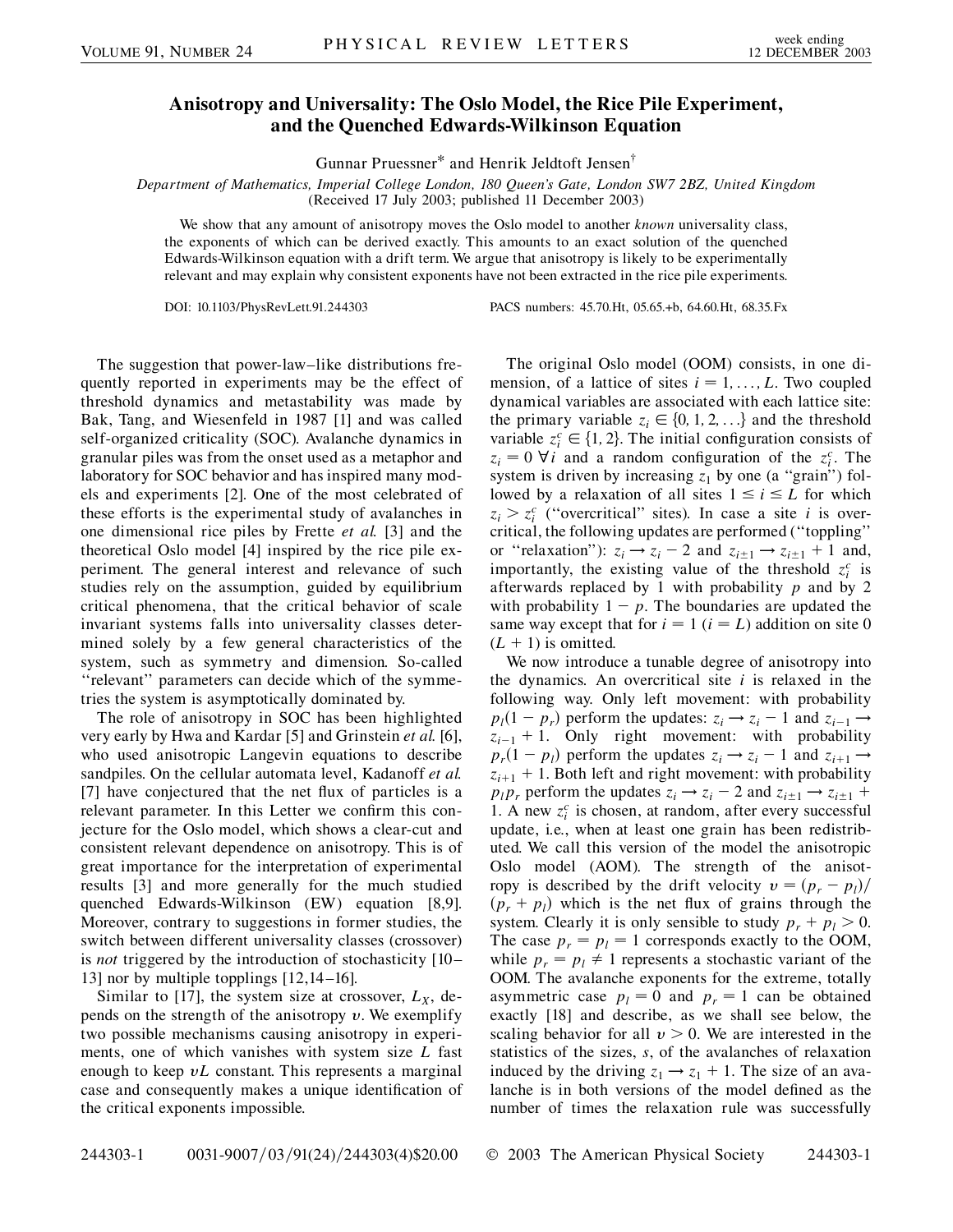applied after the drive  $z_1 \rightarrow z_1 + 1$  in order to make  $z_i < z_i^c \ \forall_i$  yet again. Thus  $s \ge 0$ . The model remains essentially unchanged if the case of no grain redistribution is omitted, as was done in the numerical results presented below.

In the totally anisotropic or asymmetric limit [16] the model resembles some features of other exactly solved, *directed* models [10,13,15,16,19]. In two dimensions a very similar model has been studied numerically [14]. However, we stress that contrary to some other ''exact'' solutions, the model is solvable directly on the lattice and without assuming any scaling behavior [18]. Also the amplitudes of the moments can be calculated exactly.

It is a tedious, but straightforward task to show that the AOM is "Abelian"; i.e., the order of updates is irrelevant for its statistical properties. Since the microdynamics which prescribes the order of updates is irrelevant, there is no unique way to define a microscopic time scale. Presumably universal exponents of the duration of avalanches are therefore mainly a property of the arbitrary choice of the microdynamics. According to Hughes and Paczuski [20], a non-Abelian variant of an Abelian model may or may not remain in the same universality class.

Moreover, one notes that the OOM as well as the AOM contains multiple topplings, i.e., a single site can relax several times during a single avalanche. We now describe the avalanche statistics of the AOM. In Fig. 1 we demonstrate that the avalanche size distribution  $P(s; L, p_r, p_l)$  follows simple (finite size) scaling

$$
\mathcal{P}(s;L,p_r,p_l) = a(p_r,p_l)s^{-\tau}\mathcal{G}\left[\frac{s}{b(p_r,p_l)L^D}\right] \quad \text{for } s > s_l,
$$
\n(1)

where  $G$  is the universal scaling function,  $a(p_r, p_l)$  and  $b(p_r, p_l)$  are two anisotropy and system dependent parameters, and  $s_l$  is the lower cutoff independent of  $L$ . The values for the scaling exponents are  $\tau_a = 4/3$  and  $D_a =$ 3/2, which can be derived exactly in the asymmetric limit  $\nu = 1$  [18] and represent the known universality class of the stochastic, directed sandpile in *two* dimensions [12,13,15], which is in turn closely related to the directed sandpile [10]. Numerically, these exponents have been found for all  $v > 0$  studied at sufficiently large system sizes  $L \gg L_X$ . The crossover that occurs around  $L_X$  is discussed in detail below. The two exponents of the AOM are to be compared with the exponents for the OOM, of  $\tau$ <sub>*O*</sub> = 1.556(4) and *D*<sub>*O*</sub> = 2.25(2). Since the average avalanche size scales linearly with the system size, the exponents are related by  $D(2 - \tau) = 1$  [4,21].

The easiest way to derive the exponents from numerical data is by analysis of the moments [22], which scale according to (1) for  $n > \tau - 1$  in leading order like

$$
\langle s^n \rangle = \int_0^\infty ds s^n P(s; L, p_r, p_l) = a(bL^D)^{1+n-\tau} g_n + \dots,
$$
\n(2)



FIG. 1. Main panel: Data collapse  $[\mathcal{P}(s; L, p_r, p_l)s^{\tau}$  vs  $s/L^D]$ of the normalized and binned distributions for the two extreme cases  $(p_r = 1$  with  $p_l = 0$  and  $p_l = 1$ ) for  $L =$ 1280, 2560, 5120. The rescaling was done using  $\tau = 1.333...$ and *D* = 1.5 for the AOM and  $\tau$  = 1.555... and *D* = 2.25 for the OOM. Inset: Distributions for three choices of  $p_r > p_l$ , namely  $(p_r, p_l) = (1.0, 0.95), (1.0, 0.25), (0.75, 0.25),$  and two choices of  $p_r = p_l$  (0.75 and 0.25), for  $L = 640, 1280, 2560$ . The data collapse of each tuple  $(p_r, p_l)$  would form a single line, thereby fixing  $\tau$  and *D*. By tuning *a* and *b* in Eq. (1), as done in the inset, the result collapses with one of the extreme cases shown in both panels.

where  $g_n$  is discussed below and  $\ldots$  denotes subleading terms, especially Wegner's corrections to scaling [23]. In the following, the crossover is studied by means of the rescaled second moment,  $\langle s^2 \rangle / L^{5/2}$ , which is shown in Fig. 2. For nonvanishing anisotropy,  $v > 0$ , it approaches a constant as  $L \rightarrow \infty$ . For very small but finite values of *v* and *L* the rescaled moment increases with *L* like  $L^{0.75}$ , corresponding to the OOM behavior, but at  $L \approx L_X(v)$  it crosses over and eventually converges to a finite constant. Below, we shall relate the behavior of  $L_X(v)$  to the effective anisotropy relevant to an experiment of a given size. Here we emphasize that Fig. 2 clearly demonstrates that the universality class of the extremely anisotropic case,  $p_r = 1$ ,  $p_l = 0$ , contains all systems with nonvanishing anisotropy  $v > 0$ . That renders the OOM with  $v = 0$  a special case; remarkably, even for  $p_r = p_l \neq 1$  the model still shows OOM behavior. Thus, it is not the stochasticity itself [10–12] which induces the change in critical behavior.

Equation (1) allows the definition of universal amplitude ratios

$$
g_n = \langle s^n \rangle \langle s \rangle^{(n-2)} / \langle s^2 \rangle^{(n-1)} \tag{3}
$$

which can easily be proven to be asymptotically independent of *a*, *b*, and *L*. The two constraints on G, which fix *a* and *b* in (1), can be chosen such that  $g_n$  are the moments of  $x^{-\tau}G(x)$  as used in (2), namely, by imposing that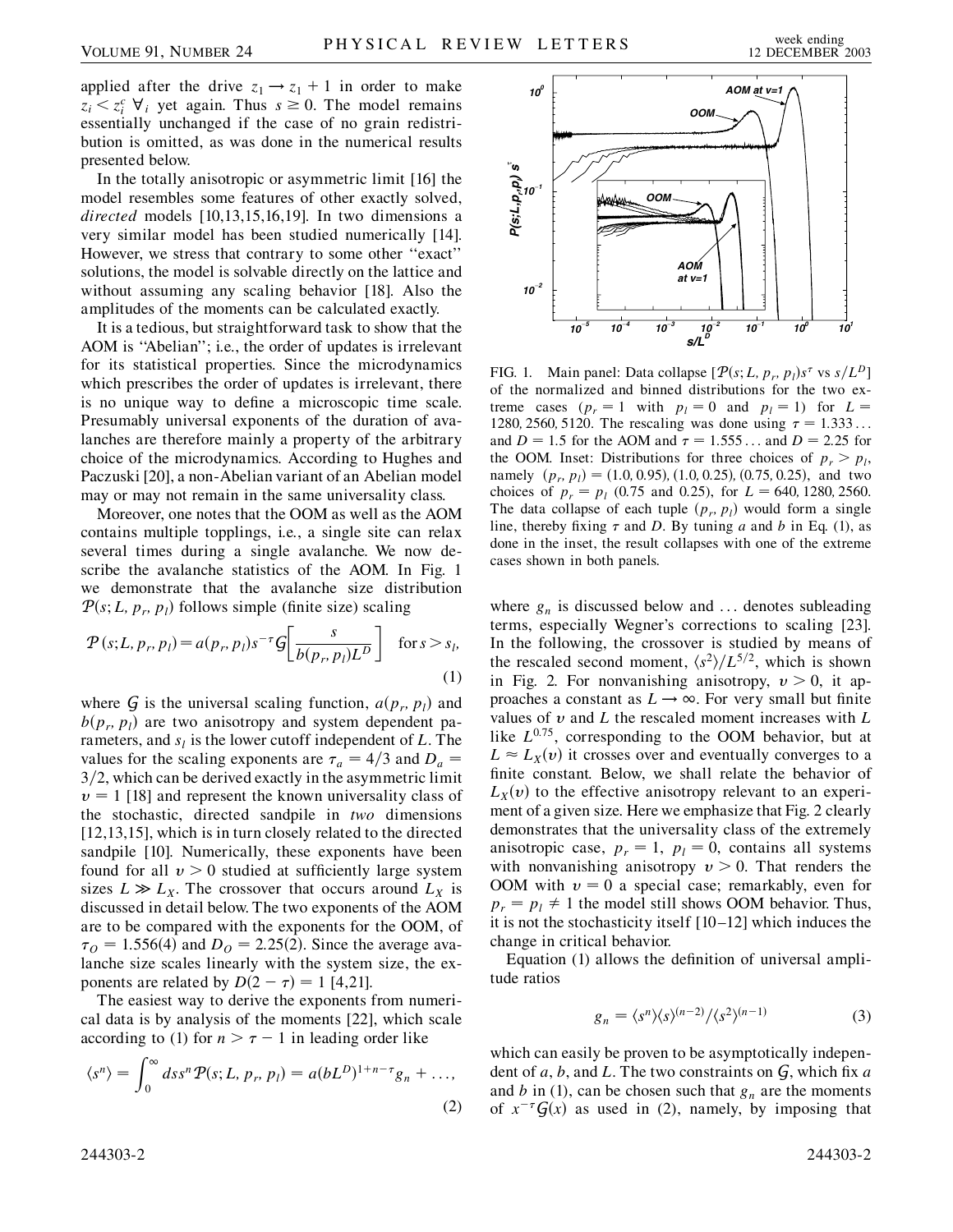

FIG. 2. Scaling of  $\langle s^2 \rangle / L^{2.5}$  for different anisotropies. The solid circles are results for  $p_r - p_l$  as indicated and  $p_r = 1$ . Open circles show other parameters  $(p_r, p_l)$ . The dashed lines are the two extreme cases OOM ( $p_r = p_l = 1$ ) and the solvable model ( $p_r = 1$ ,  $p_l = 0$ ). The short arrows mark the approximate crossover.

 $\int_0^\infty x^{1-\tau} G(x) = \int_0^\infty x^{2-\tau} G(x) = 1$ . The universal amplitude ratio  $g_3$  as shown in Fig. 3 indicates not only the same crossover behavior as observed in Fig. 2, but also the universality of G.

The importance of the above result is highlighted when we recall that the OOM in the continuum limit is described by the quenched EW equation [9]. A similar derivation shows that the AOM is a quenched EW equa-



FIG. 3. Behavior of  $g_3$  [see Eq. (3)] for different anisotropies. The solid circles are results for  $p_r - p_l$  in the same vertical order as shown in Fig. 2 and  $p_r = 1$ . Open circles show other parameters  $(p_r, p_l)$  as indicated. The dashed lines are the two extreme cases OOM ( $p_r = p_l = 1$ ) and the solvable model  $(p_r = 1, p_l = 0)$ . The short arrows mark the crossover points in Fig. 2.

tion with an additional drift term

$$
\partial_t h(x, t) = \gamma \partial_x^2 h(x, t) - \nu \partial_x h(x, t) + \eta(x, h(x, t)), \quad (4)
$$

where  $\gamma$  is the diffusion constant and *v* the anisotropy or drift velocity as defined above. In the AOM, the quenched noise  $\eta(x, h(x, t))$  represents the randomly chosen  $z_i^c$  and  $h(x, t)$  is the number of charges received by site *x* at time *t*. The quenched nature of the noise makes it difficult to solve (4) directly. Together with the boundary conditions [9], it prevents the drift term  $v \partial_x h$  from being absorbed by a Galilean transformation. However, the above results determine the roughness exponent via  $D = 1 + \chi$  [21] to be  $\chi = 1/2$  for  $v > 0$ , as already suggested in another case of anisotropic depinning [24]. For  $v = 0$  numerics for the OOM suggest correspondingly that  $\chi = 1.25(2)$ .

The crossover for small  $v > 0$  with increasing L can also be illuminated by a study of the individual grains in the system, which behave like biased random walkers. This leads again to a diffusion equation with drift term and two absorbing boundaries [25]. The average avalanche size is the average time the particles spend in the system divided by the average number of grains redistributed per toppling. The crossover is expected as soon as the ballistic motion dominates over the diffusion,  $L^2/\gamma > L/v$ , thus  $L_X(v) = \gamma/v$ . This has been confirmed numerically, based on heuristic estimation of  $L_X$ , as shown by the marks in Fig. 2.

We now discuss the relevance of anisotropy to real experimental granular systems. We stress that the anisotropy is in the amount of *slope* transported between sites involved in a relaxation event. Any net flux of the slope is eventually compensated by the toppling of the last site and the slope is therefore asymptotically stationary.

One process leading to an anisotropic redistribution of slope arises when the toppling grain is elongated; see Fig. 4. Most remarkably, in the original experiment [3] it was noted that only the elongated rice samples showed scale invariant behavior. A reorientation of a single grain, as shown in Fig. 4, leads to a net flux of slope to the right. It can happen only once, and in fact it depends on how



FIG. 4. A stylized toppling of a single grain: If an elongated grain of width *b* and height *a* topples from site *i* to site  $i + 1$ , it reduces the height at *i* by *b* and increases the height at  $i + 1$  by *a*, thereby increasing the slope at site  $i - 1$  by *b*, decreasing the slope at *i* by  $a + b$  and increasing the slope at  $i + 1$  by  $a$ . The net flux of slope is  $a - b$  to the right.